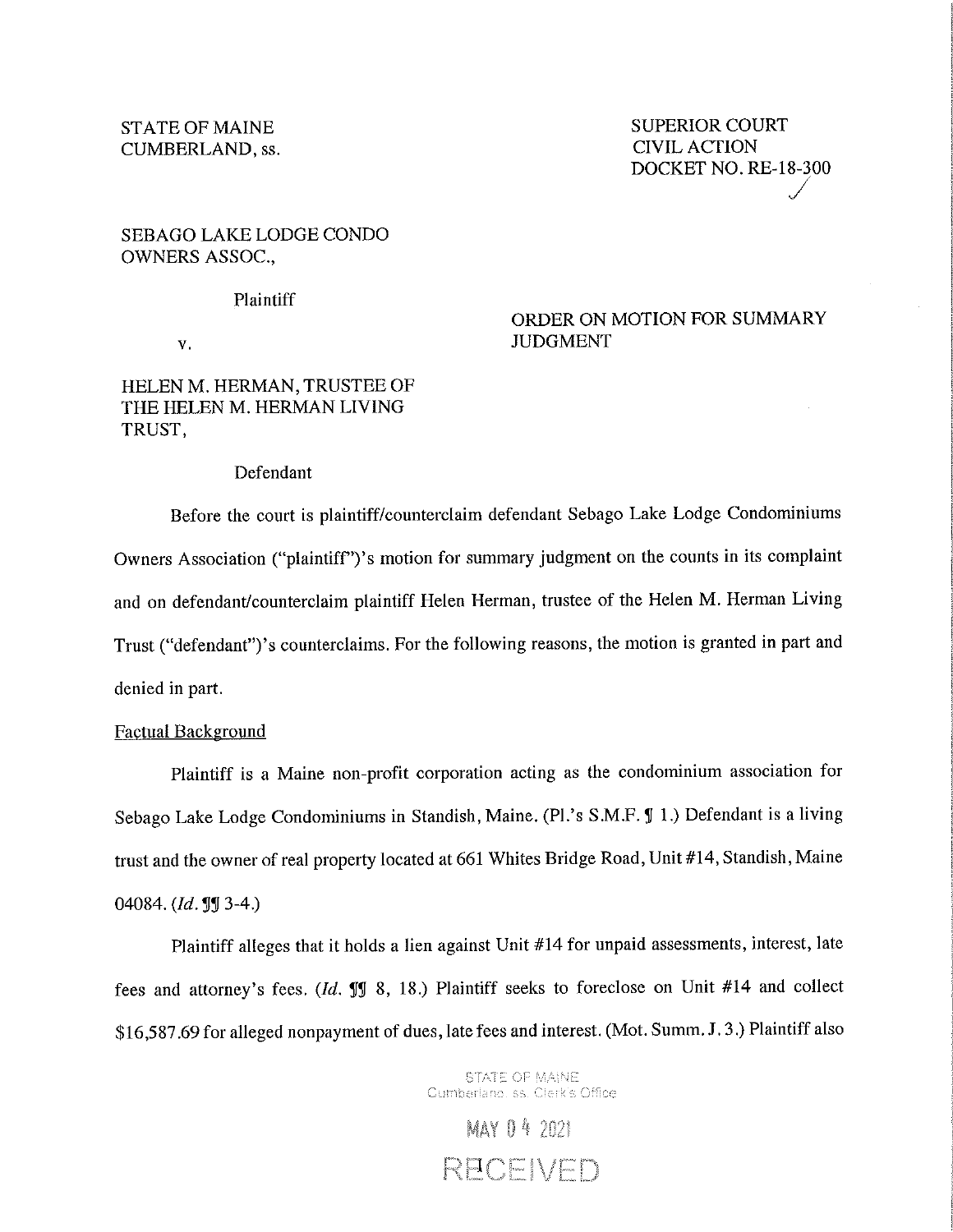seeks to collect additional dues, late fees and interest as it continues to accrue. *(Id.)* Finally, plaintiff seeks attorney's fees pursuant to 33 M.R.S. § 1603-116(g). *(Id.* at 4.)

Defendant contends that she is not obligated to pay these amounts. She disputes that she owes any dues because she alleges that none of the assessments were imposed pursuant to budgets adopted in conformance with the requirements of plaintiff's declaration and bylaws. (Def.'s Additional S.M.F. **J**. 1-8.) Defendant alleges that plaintiff violated the procedures described in the bylaws for the adoption of budgets by failing to approve the proposed budget in advance, by failing to failing to give proper notice to unit owners, by making modifications to the budget on the floor of meetings held to ratify proposed budgets and by failing to assess charges for the common elements in equal shares throughout the year. (Id. **JJ** 2-9.) Defendant further alleges that many of the charges plaintiff seeks to collect were imposed through unauthorized assessments for various projects that were not properly budgeted. *(Id.* **fl**) **24-33.**)

Defendant has counterclaimed that her affirmative defenses also constitute violations of the MCA by plaintiff. She argues that plaintiff has also violated the MCA by charging excessive late fees and acting in bad faith. (Opp. 17.) In addition, she has argued that plaintiff violated the Unfair Trade Practices Act ("UTPA") by overcharging her for electricity, storing equipment on her property without permission and charging excessive late fees. *(Id.* at 15.) Finally, she alleges that she had a contract for the sale of Unit #14 that plaintiff interfered with by asserting that it had a lien against the unit. *(Id.* at 17 .)

### Procedural Background

Plaintiff filed a complaint for foreclosure against defendant on December 6, 2018 alleging three counts: count I, foreclosure; count II, breach of contract; and count III, personal action for money owed. Defendant answered on February 4, 2019. Defendant amended her answer on May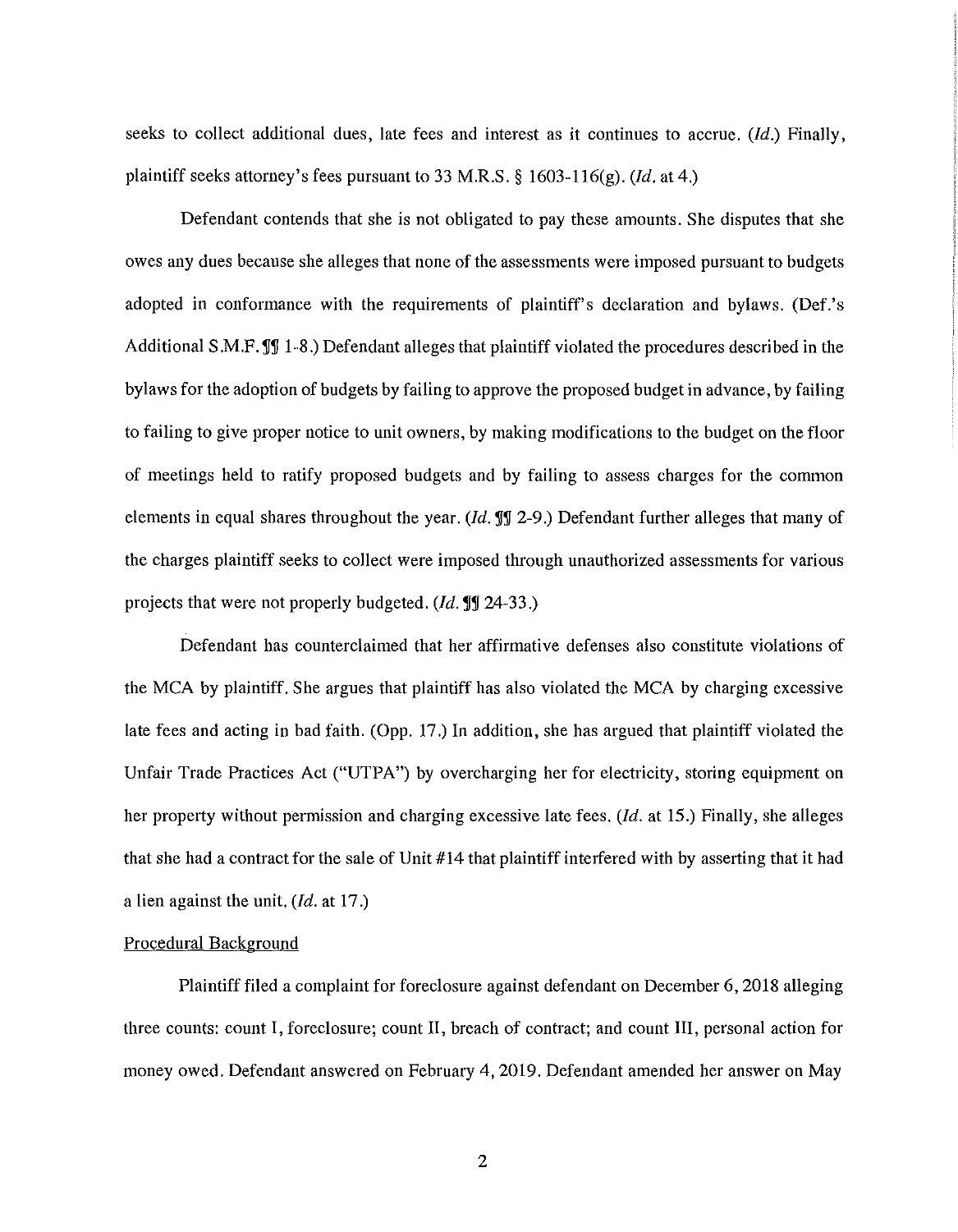23, 2019 and added five counterclaims: count I, violation of Maine Unfair Trade Practices Act; count II, breach of fiduciary duty; count III, violation of the Maine Condominium Act; count IV, tortious interference; and count V, unjust enrichment. Plaintiff answered defendant's counterclaim on June 20, 2019.

Plaintiff filed a motion to dismiss defendant's counterclaims I-IV pursuant to **M.R.** Civ. P. 12(b)(6) on June 20, 2019. Defendant opposed plaintiff's motion to dismiss on August 14, 2019. Plaintiff replied on October 4, 2019.

While plaintiff's motion to dismiss was pending, plaintiff filed a motion for summary judgment on all claims and counterclaims on November 13, 2019. Defendant opposed plaintiff's motion for summary judgment on December 11, 2019. Plaintiff replied on December 20, 2019.

The court ruled on the motion to dismiss on March 6, 2020, dismissing defendant's counterclaim as to count I and part of count III. Count II was dismissed without prejudice by agreement.

### Standard

Summary judgment is granted to a moving party where "there is no genuine issue as to any material fact" and the moving party "is entitled to judgment as a matter of law." M.R. Civ. P. 56(c). "A material fact is one that can affect the outcome of the case, and there is a genuine issue when there is sufficient evidence for a fact-finder to choose between competing versions of the fact." *Lougee Conservancy v. City Mortgage, Inc.,* 2012 ME 103, ¶ 11, 48 A.3d 774 (quotation omitted).

"Facts contained in a supporting or opposing statement of material facts, if supported by record citations as required by this rule, shall be deemed admitted unless properly controverted." M.R. Civ. P. 56(h)(4). In order to controvert an opposing party's factual statement, a party must

3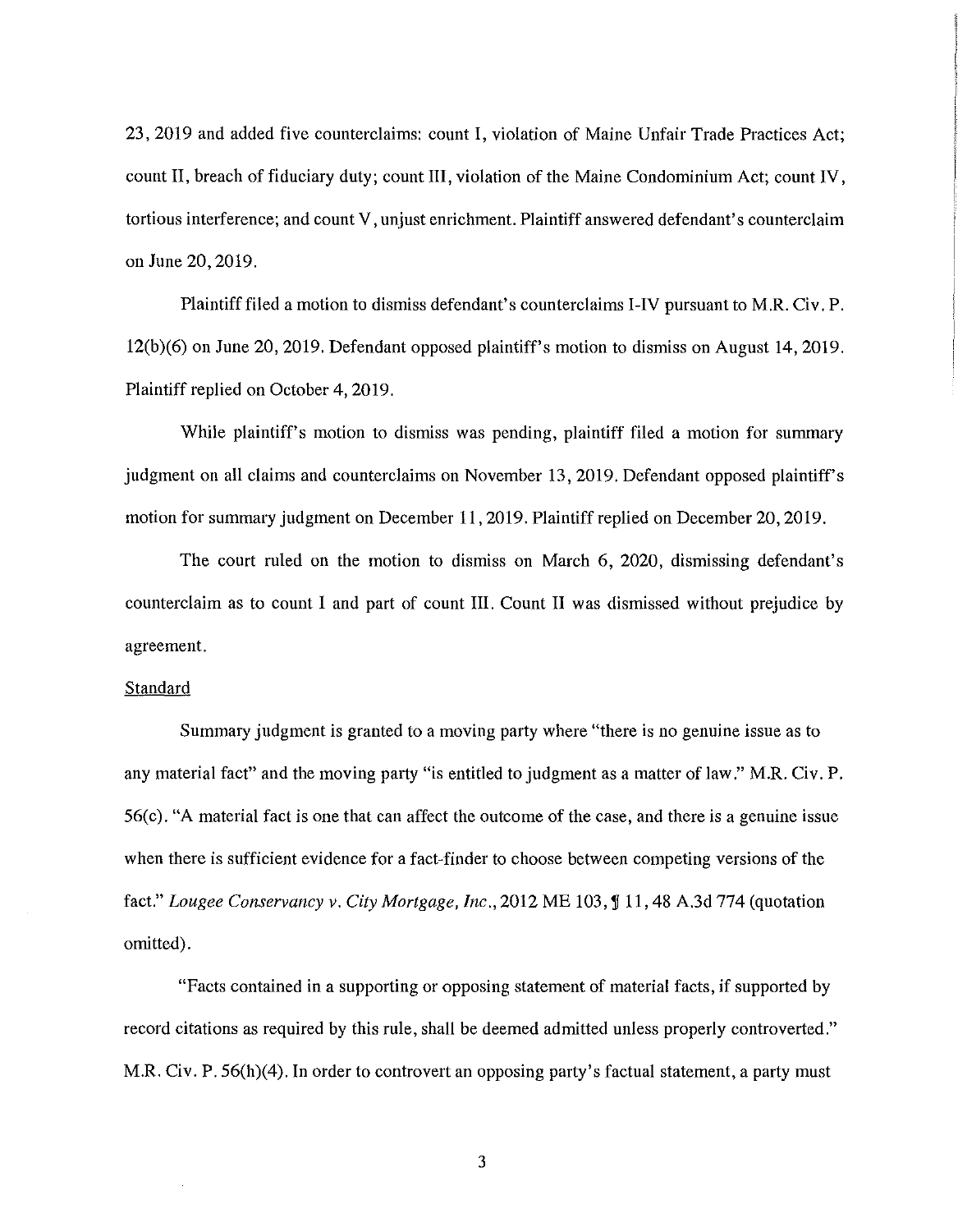"support each denial or qualification by a record citation." M.R. Civ. P. 56(h)(2). "Assertion of material facts must be supported by record references to evidence that is of a quality that would be admissible at trial." *HSBC Mortg. Servs. v. Murphy*, 2011 ME 59, ¶ 9, 19 A.3d 815. **Discussion** 

The issues on this motion for summary judgment are:

- (1) whether there is an issue of material fact as to whether defendant owes any amounts to the Association;
- (2) if not, whether there is an issue of material fact as to the amounts owed; and
- (3) whether there are issues of material fact pertaining to any of defendant's remaining counterclaims.

#### Validity of Budget

Defendant argues that there is an issue of material fact as to whether she owes any amounts because plaintiff has failed to establish that it passed a valid budget for the years at issue in this case. The Maine Condominium Act ("MCA") provides that an owners association may, subject to the provisions of the declaration, "[a]dopt and amend budgets for revenues, expenditures and reserves and collect assessments for common expenses from unit owners." 33 M.R.S. § 1603- $102(a)(2)$ . The declaration does not provide procedures for the adoption of budgets. These procedures are found in the bylaws.

The bylaws lay out a multi-step process for adopting a budget. First, "[t]he Executive Board shall cause to be prepared an estimated annual budget for each fiscal year of the corporation." (Collet Aff. Ex. A, at 32.) Then this estimated budget "shall be approved by the Executive Board." *(Id.* at 33 .) After adoption, "copies thereof shall be furnished to each member and eligible mortgage holder within thirty (30) days of adoption, and in any rate not later than 90 days after the beginning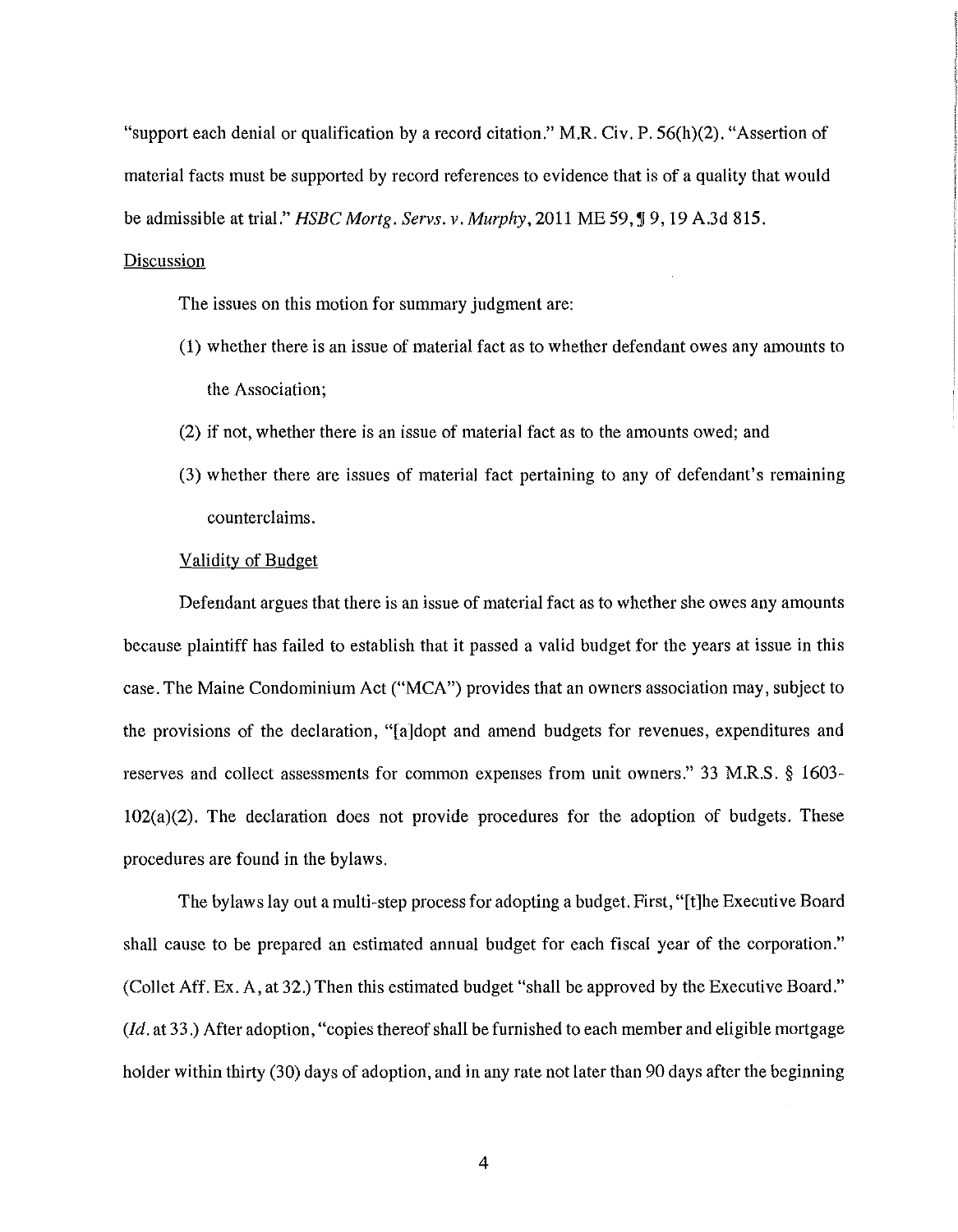of such year." *(Id.)* Then, "[t]he Board shall set a date for a meeting of the members to consider ratification of the budget." *(Id.)* The bylaws require this meeting be set at least six days after mailing the budget, but no more than thirty days later. *(Id.)* "Unless at that meeting a majority of all unit owners reject the budget, the budget is ratified, whether or not a quorum is present." *(Id.)* 

Defendant argues that every step of this process was not followed. She argues that the Board never approved an estimated budget, that it never furnished proper notice of the meeting and that no budget was ever ratified.

There is no dispute that a budget was proposed. The question is whether the Board ever approved this proposed budget in conformance with the Bylaws. The term "approve" is not defined by the bylaws. However, Article IV of the bylaws lays out the ways in which the Board may act in general. Article IV, Section 5 and Section 6 are both concerned with actions by the Board. Section 5 provides:

**Quorum and Voting.** Attendance by a majority of directors then in office shall constitute a quorum. If a quorum exists, the directors present may take any action so long as they concur.

*(Id.* at 30.) Section 6 provides:

**Action by Consent.** Any action required or permitted to be taken at any meeting of the Executive Board may be taken without a meeting if a written consent thereto is signed by all the directors. The Secretary shall file such written consent with the records of the meetings of the Executive Board. Such consent shall be treated as a vote of the Executive Board for all purposes.

*(Id.)* No other provisions in the bylaws discuss means by which the Board may act. The court must conclude that these are the two mechanisms by which the Board may exercise any of its powers. The fact that the Board "shall cause" an estimated budget to be prepared and then later "approve" it means that these are two separate acts. The bylaws do not state that the Board must be the one to prepare the budget, but it clearly must be the one to approve it. Nothing in the record on this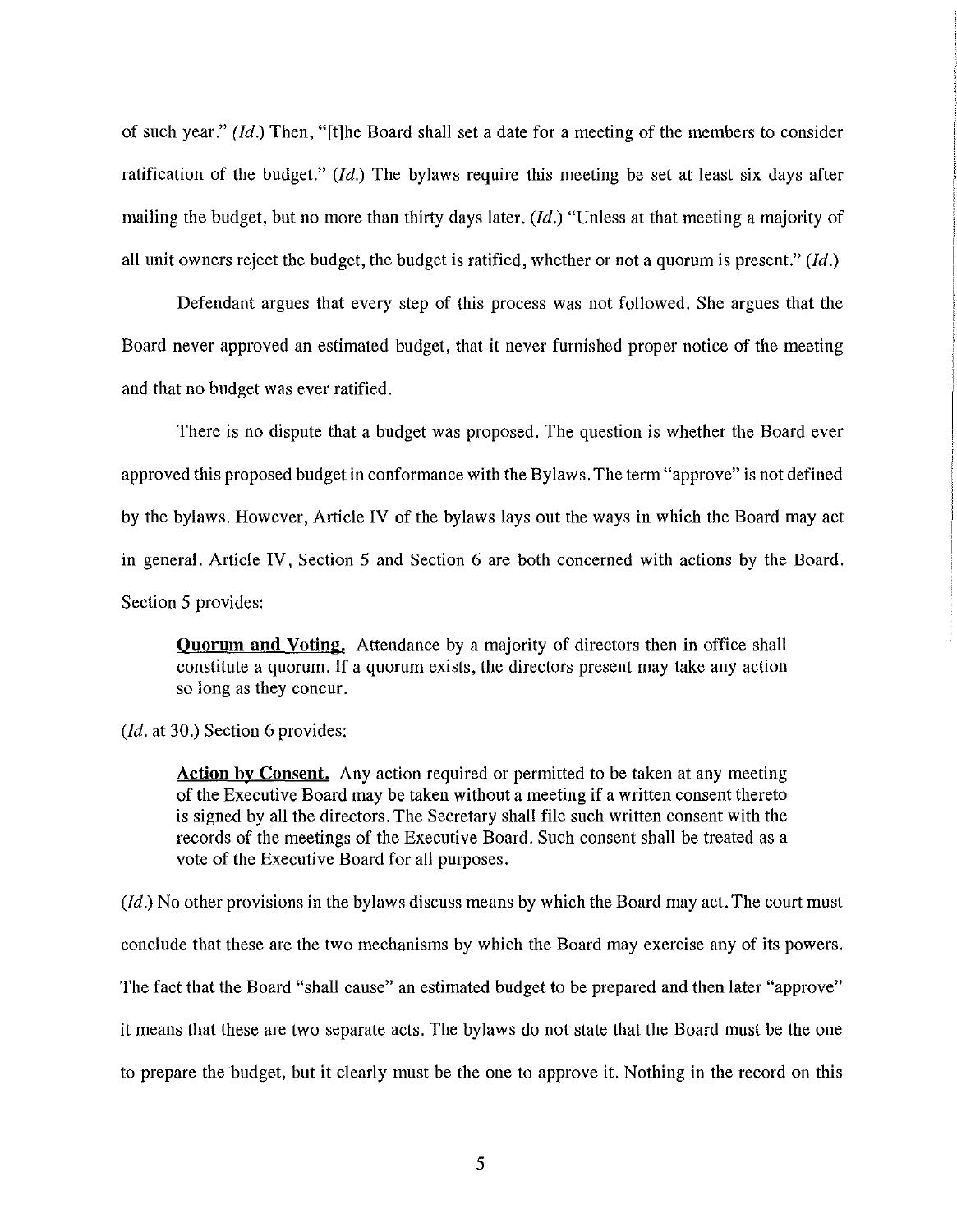summary judgment indicates that the Board ever met to vote on the proposed budgets nor acted by consent to approve them. There is an issue of material fact as to whether the Board properly approved budgets before presenting them to the owners in conformance with the bylaws.

Plaintiff argues that even if the Board failed to approve the budgets, this failure was cured by notice and the ratification vote and is not a material breach of the bylaws. "A material breach of contract is a nonperformance of a contractual obligation that excuses the injured party from further performance and justifies the injured party in regarding the whole transaction as at an end." *H&B Realty, LLC v. JJ Cars, LLC,* 2021 ME 14, **J** 16, \_\_\_ A.3d \_\_\_. Whether a material breach has occurred is a question of fact. *Id.* 

There is still an issue of fact as to whether plaintiff's failure to approve the estimated budget before the annual meeting is a material breach of the Bylaws. "Some damage is presumed to flow from a legal injury to a property right." *Gaffey v. Reid,* 628 A.2d 155, 158 (Me. 1993). Moreover, the procedural formalities enshrined in the Declaration and Bylaws cut to the heart of what it means to own a condominium. *See Maples v. Contorakes,* BCD-CV-18-02, at \*31 (Bus. & Consumer Ct. July 22, 2019, *Duddy,* J.) (formalities required by Declaration and Bylaws cut to heart of meaning of condominium ownership). A reasonable fact-finder could therefore conclude that a failure to properly approve proposed budgets was a material breach. On the record before the court there remains an issue of material fact as to whether any of the budgets at issue were adopted in compliance with the Bylaws. The court cannot grant summary judgment as to the amounts owed.

## Counterclaim Count I: Unfair Trade Practices Act

This count was dismissed by the court's order dated March 6, 2020.

## Counterclaim Count II: Breach of Fiduciary Duty

This count was dismissed without prejudice by the court's order dated March 6, 2020.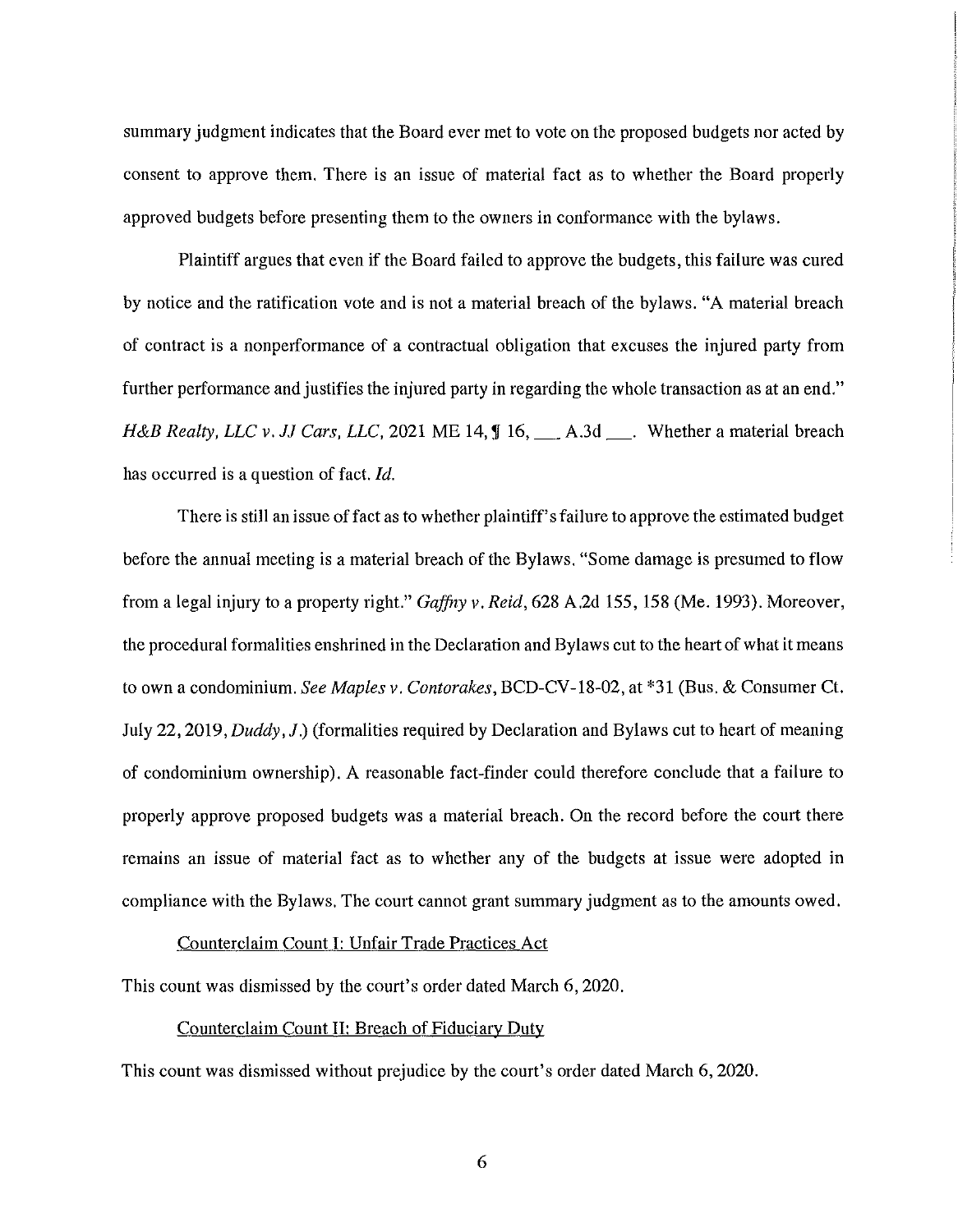#### Counterclaim Count III: Violations of Condominium Act

Defendant argues that the record on summary judgment supports a prima facia case for several violations of the Maine Condominium Act ("MCA"). Specifically, she alleges that plaintiff has charged late fees in excess of what is permissible under 33 M.R.S. § 1603-115(b); that plaintiff has not passed a budget consistent with its Declaration and Bylaws, that plaintiff has attempted to collect late fees on unbudgeted expenses; and that plaintiff has acted in bad faith.

The MCA provides defendant with a cause of action on the basis of plaintiff's alleged failures to comply with the Bylaws and Declaration. *See* 33 M.R.S. § 1604-116 (2020); *see also America v. Sunspray Condo. Ass'n,* 2013 ME 19,  $\int$  19, 61 A.3d 1249. For the reasons stated above, there is still an issue of material fact as to defendant's claim that plaintiff never adopted a budget consistent with the bylaws. This means there are also issues of material fact as to whether defendant owes any late fees charged on these amounts and whether the late fees themselves were ever properly imposed.

Defendant has also alleged that the imposition of assessments she claims were unbudgeted or unauthorized violated the MCA. Specifically, she challenges the imposition of a "special assessment" to fund a reserve account and assessments imposed to fund the remodeling of docks on the premises. The special assessment to fund a reserve account was proposed on the floor of the annual meeting and adopted there with no prior notice to residents. This process does not conform to the procedures articulated in bylaws, which require a budget to be approved by the Board in advance before being ratified at a later meeting. (Collet Aff. Ex. A, at 32.) Plaintiff argues that nothing in the MCA prohibits modifications to the budget at the annual meeting, which is true, but the process for adopting a budget articulated in the bylaws makes no mention of modifications to the budget at the meeting. *(Id.)* Instead, the bylaws refer to "ratification," which is automatic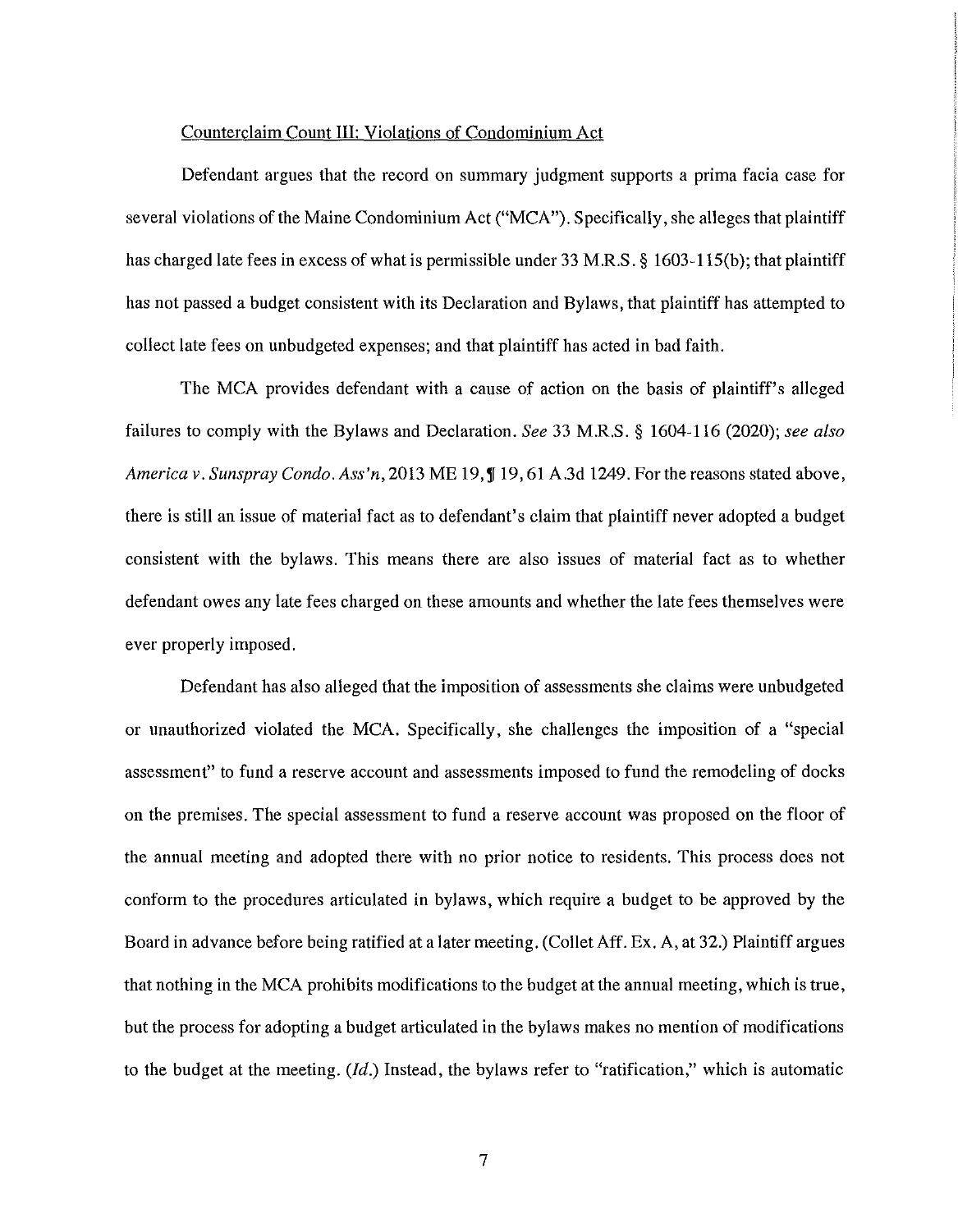unless a majority of unit owners reject the proposed budget. *(Id.)* Contracts are interpreted according to their plain meaning unless they are ambiguous. *Richardson v. Winthrop,* 2009 ME 109, **J** 9, 983 A.2d 400. The bylaws allow the members to reject the proposed budget at the ratification meeting, but do not allow the proposed budget to be freely modified at that meeting and simultaneously approved. The Association is not only bound by the MCA, it is also bound by the declaration and bylaws. 33 M.R.S. § 1603-102(a) (2020); (Collet Aff. Ex. A, at 13.) There is still an issue of material fact as to whether the special assessment to fund a reserve account was ever adopted in accordance with the Bylaws.

The next issue is whether the Association violated the MCA by charging defendant for electricity. Defendant's unit received electricity through an "electrical loop," meaning that it shared electrical costs with other units in the Association and was not separately metered. (Def.'s S.M.F. **I**I 11-14.) The Association billed each unit on this loop by dividing the cost equally between them. (Pl.'s Reply  $S.M.F. \mathcal{J}$  16.)

Defendant challenges these expenses as both unbudgeted and not permitted by the Bylaws. There is no evidence in the record of these fees ever being included in a budget. The declaration states that each unit owner shall pay for their own utilities including electricity and others which are "separately metered or billed ... by the respective utility company." (Collet Aff. Ex. A, at 15.) "Utilities which are not separately metered or billed shall be treated as part of the common expenses." *(Id.)* This language in the declaration is ambiguous in that it does not address whether utilities that are neither billed individually nor to all of the members in common are considered part of the common elements. Article VI, Section 1 of the Bylaws provides interpretive guidance:

The Executive Board shall cause to be prepared an estimated annual budget for each fiscal year of the corporation. Such budget shall take into account the estimated common expenses and cash requirements for the year, including insurance, salaries, wages, payroll taxes, supplies, materials, parts, services, maintenance, repairs, replacements, landscaping,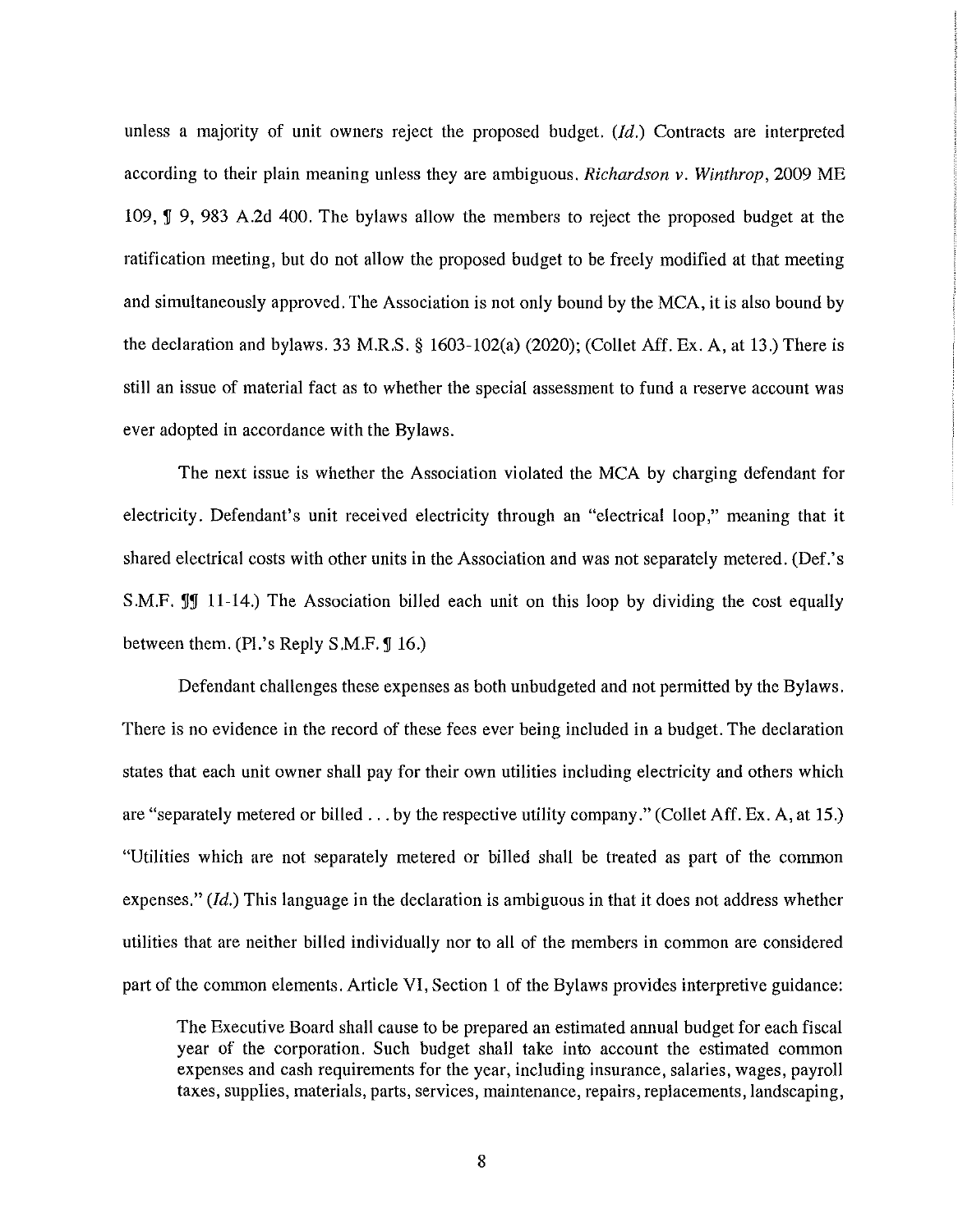insurance, fuel, snow removal, trash pickup and other common expenses **(as distinguished from individual mortgage payments, real estate taxes and individual telephone, electricity and other individual utility expenses billed or charged to the separate members on an individual or separate basis rather than a common basis).** 

*(Id.* at 33, emphasis added.) This section distinguishes expenses billed to the owners on an "individual or separate basis" from those billed on a "common basis" and identifies the latter with the "common expenses." Electrical costs are not considered part of the common expenses so long as they are billed separately, even if they are not billed individually.<sup>1</sup>

The Board has the authority to contract on behalf of the corporation, so long as those powers are not expressly reserved to the members by the MCA or the Bylaws. *(Id.* at 29.) The Board therefore has the authority to enter into contracts on plaintiff's behalf. 33 M.R.S. § 1603– 102(a)(5) (2020). However, the record before the court on this motion does not show that the Board voted or acted by consent to contract with Central Maine Power and defendant to set up the provision of electricity through the loop. Therefore, defendant's argument that her electrical costs had to be budgeted as part of the common expenses fails as a matter of law, but there remain issues of material fact as to what amounts, if any, are owed for these utilities.

Next Defendant challenges the assessments for the loan to replace and improve the Association's docks. The Association has produced documentation that the bylaws were amended to allow the Board to take out the loan. (Supplemental Collet Aff. Ex. B.) These amendments to the bylaws and the loan itself were approved with the written consent of more than 75% of the votes allocated to the members. *(Id.)* The Association also adopted a special assessment of \$17,000

 $1$  The MCA also provides that "[a]ny common expense benefiting fewer than all of the units shall be assessed exclusively against the units benefited." 33 M.R.S. § 1603-l 15(c)(2) (2020). Therefore, even if the declaration did define defendant's electrical costs as a common expense, it could only be assessed against the units on the loop, which is exactly what plaintiff did.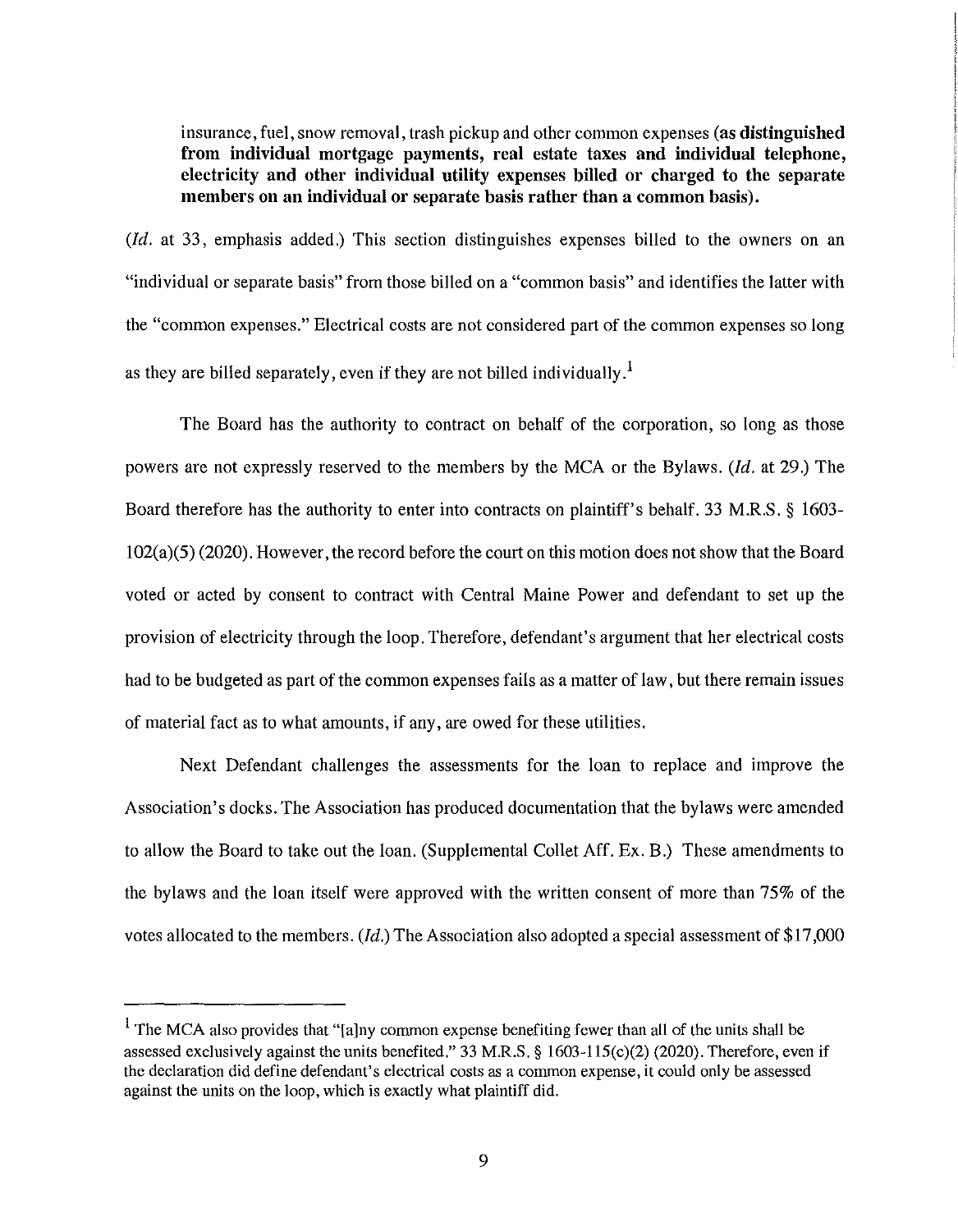through these written consents. *(Id.)* The bylaws may be amended by "action or approval" of 75% of the votes allocated to the members. (Collet Aff. Ex. A, at 35.) Defendant has failed to cite any section of the bylaws indicating that this modification of the bylaws was improper. Therefore, defendant has failed to generate an issue of material fact as to the loan taken out to remodel the Association's docks and the \$17,000 special assessment pursuant thereto.

Finally, defendant argues the Association violated its duty to act in good faith in the performance of any contract or duty governed by the MCA. 33 M.R.S. § 1601-113 (2020). Defendant argues that the Association violated this duty by violating the MCA and by "targeting her with unreasonable late fees, with petty \$5.00 fees, and telling her that if she didn't like it, she could leave." (Opp. at 17.) "Bad faith imports a dishonest purpose and implies wrongdoing or some motive of self-interest." *Seacoast Hangar Condo. II Ass'n v. Martel*, 2001 ME 112, **J** 21, 775 A.2d 1166. Defendant has not produced any evidence that suggests that plaintiff was acting with a dishonest purpose or with any intent to target her specifically. Importantly, she has not shown that she was treated differently from the other owners, nor has she produced any evidence that plaintiff was dishonest in its dealings with her. The parties have a dispute, but a dispute on its own is not evidence of bad faith from one of the parties. There is no issue of material fact as to bad faith.

To summarize, defendant has generated an issue of material fact as to whether the Association adopted budgets consistent with its bylaws, the late fees she allegedly owes, whether the special assessment to fund a reserve account was adopted consistent with the bylaws and what amounts, if any, she owes in electrical costs. Defendant has not generated an issue of material fact as to whether the \$17,000 special assessment was adopted in conformance with the bylaws,

10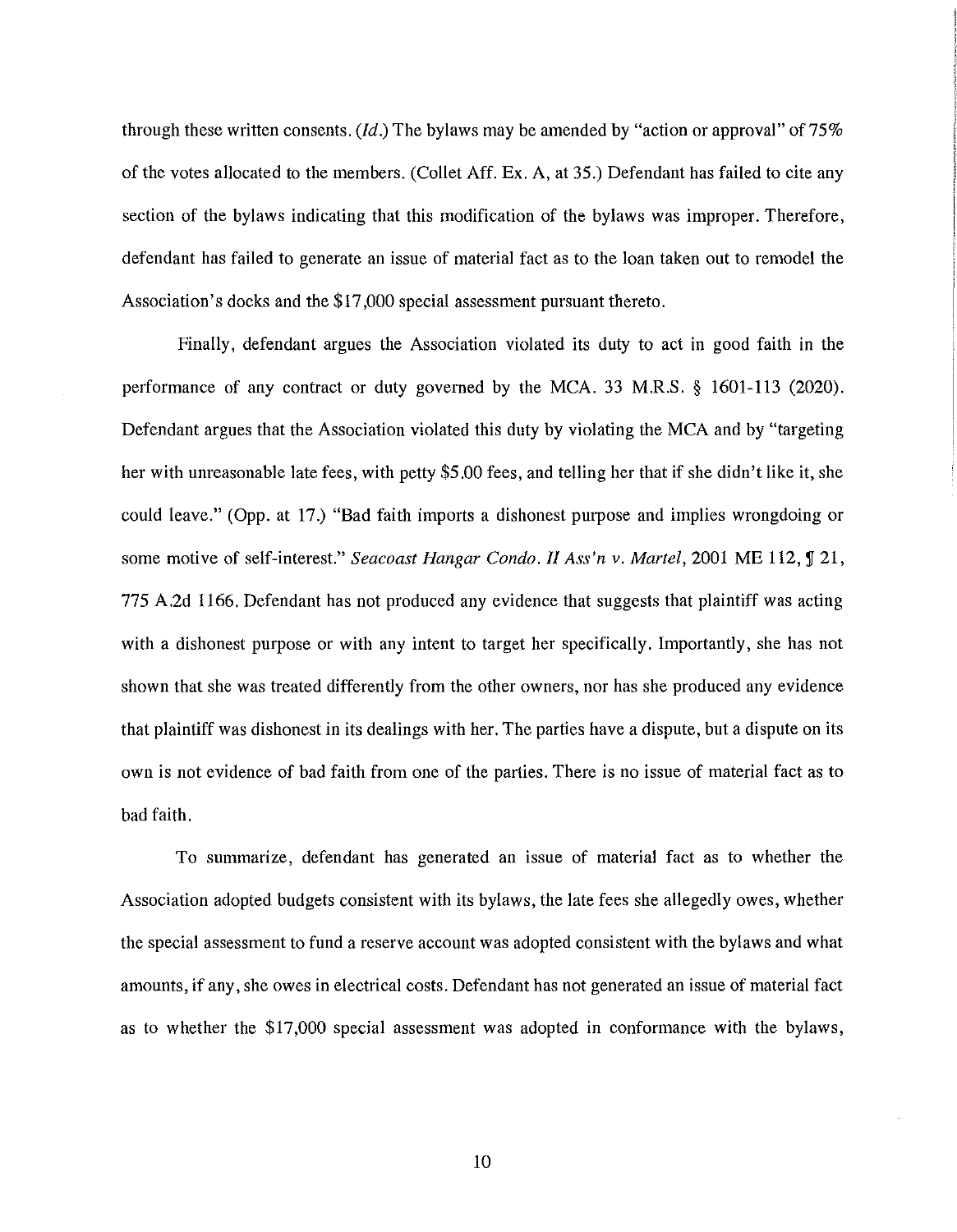whether the Association acted in good faith or whether her electrical costs through the loop had to be budgeted as part of the common expenses.

# Counterclaim Count IV: Tortious Interference

Defendant alleges that plaintiff engaged in tortious interference with a contract to sell her unit. "Tortious interference with a prospective economic advantage requires a plaintiff to prove: (1) that a valid contract or prospective economic advantage existed; (2) that the defendant interfered with that contract or advantage through fraud or intimidation; and (3) that such interference proximately caused damages." Rutland v. Mullen, 2002 ME 98, ¶ 13, 798 A.2d 1104. Defendant has produced evidence of a purchase and sale agreement for her unit and her own affidavit attesting that the sale fell apart because of the alleged lien on her unit. (Herman Aff. J 28.) This is sufficient to establish an issue of material fact as to prospective economic advantage and causation.

Defendant has failed to generate an issue of material fact as to whether plaintiff interfered with the sale through fraud or intimidation. The factual basis for this claim is that by allegedly informing the potential buyer of the lien, plaintiff engaged in tortious interference. The elements of interference by fraud are:

(1) making a false representation (2) of a material fact (3) with knowledge of its falsity or in reckless disregard of whether it is true or false (4) for the purpose of inducing another to act or refrain from acting in reliance on it, and (5) the other person justifiably relies on the representation as true and acts upon it to the damage of the plaintiff.

*Rutland*, 2002 ME 98, *J* 14, 798 A.2d 1104. The only "false" representation at issue here is plaintiff's assertion that it had a valid lien against defendant's unit. "The assertion of a legal right, however, is by itself insufficient as a matter of law to support a finding of interference by fraud."

11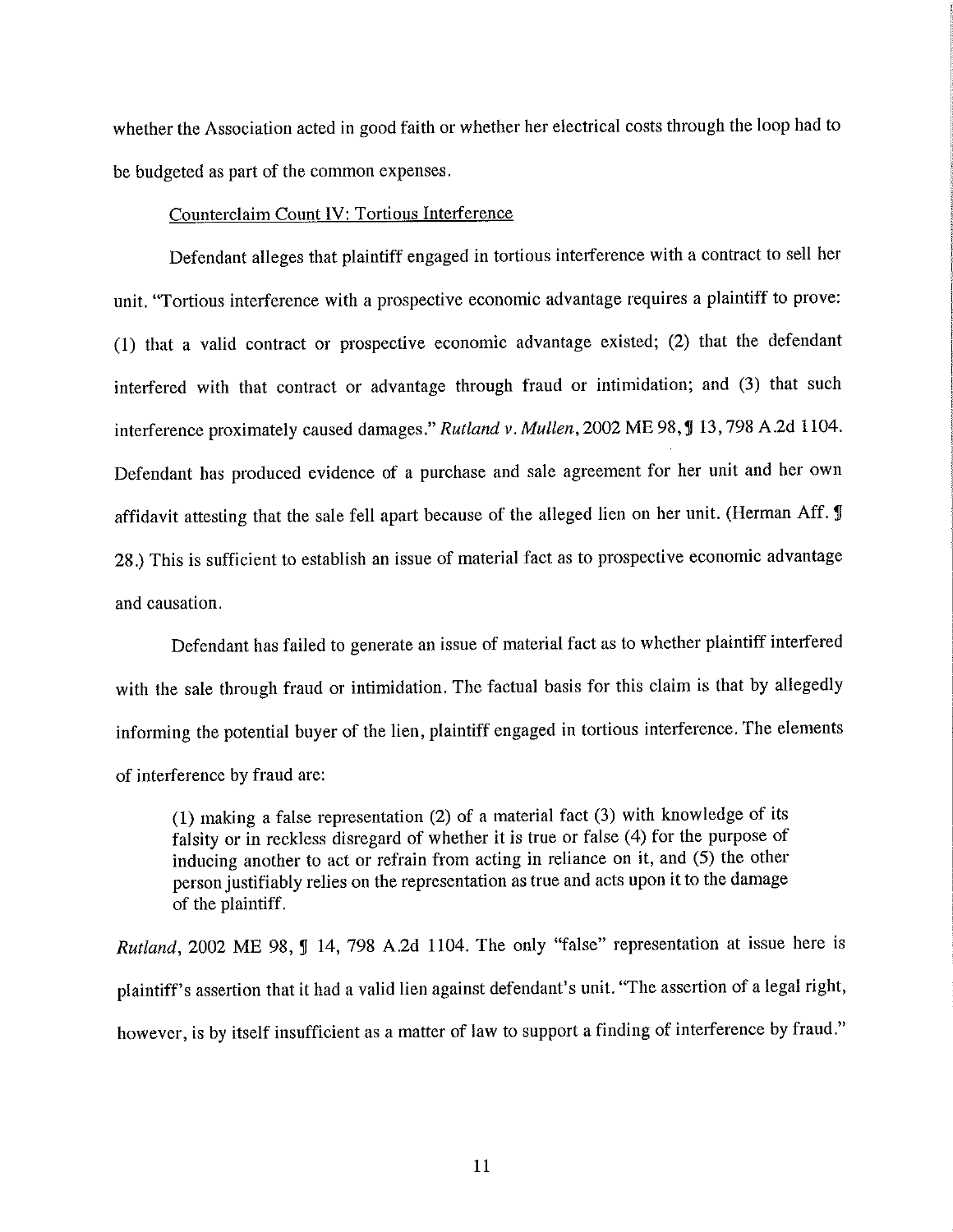*Id.* If 15. Even if this lien turns out to be invalid, plaintiff cannot be said to have engaged in fraud simply by claiming a legal right it believed was valid. *Id.* 

Interference by intimidation requires unlawful intimidation or coercion. "Again, a person who claims to have, or threatens to lawfully protect, a property right that the person believes exists cannot be said to have intended to deceive or to have unlawfully coerced or extorted another simply because that right is later proven invalid." *Id.* **15.** Therefore, even if plaintiff does not possess a valid lien against defendant's unit, the mere assertion of that lien does not rise to the level of tortious interference. Defendant has failed to generate an issue of material fact as to this claim.

## Counterclaim Count V: Unjust Enrichment

Defendant does not object to the dismissal of this claim. (Opp. at 11.) Summary judgment

will be awarded to plaintiff.

The entry is

Plaintiff Sebago Lake Lodge Condominiums Owners Association's Motion for Summary Judgment against Helen Herman, trustee of the Helen M. Herman Living Trust is DENIED as to all claims in its Complaint.

Plaintiff Sebago Lake Lodge Condominiums Owners Association's Motion for Summary Judgment against Helen Herman, trustee of the Helen M. Herman Living Trust's counterclaims is GRANTED as to count IV and count V.

Plaintiff Sebago Lake Lodge Condominiums Owners Association's Motion for Summary Judgment against Helen Herman, trustee of the Helen M. Herman Living Trust's counterclaims is GRANTED as to Count III insofar as it alleges:

> 1. that a \$17,000 special assessment to partially finance a project to remodel the Association's docks was not imposed in conformance with the bylaws of the Association

> 2. that the Association breached its duty of good faith; and